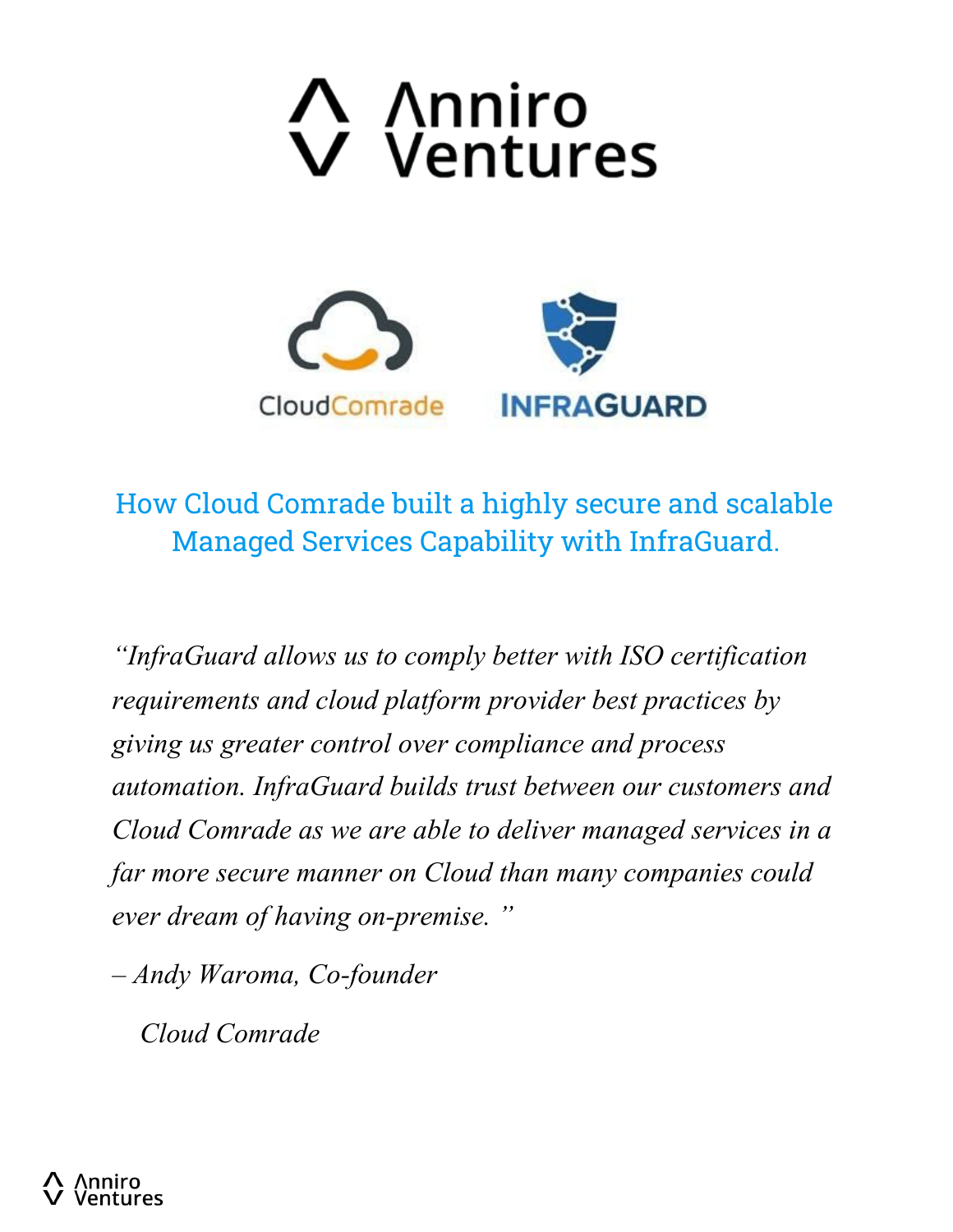#### Summary:

Cloud Comrade Pte Ltd enables businesses and government organizations to migrate, optimize and manage cloud environments. As a fast-growing company, they were cognizant of the fact that Managed Services capability can get complicated and less-secure as organization scales - especially when multiple cloud platforms come into play. By using InfraGuard's policy-driven, automated and OS-agnostic approach, they were able to automate maintenance, centralize server & user management and make scaling simpler.

## About Cloud Comrade:

Established in 2014, Cloud Comrade is an enterprise-focused, Singapore-based cloud computing consultancy. The company offers a range of cloud IT services from strategy and design to deployment or migration and management of customers' IT infrastructure including 24/7 monitoring, maintenance, backup, and recovery. They are a partner with Amazon Web Services, Google Cloud Platform, Alibaba Cloud and Microsoft Azure. They are constantly innovating to ensure that their customers have access to the highest quality, fastest-growing and most innovative cloud toolsets that are available today.

With ST Telemedia as an investor, Cloud Comrade has a growing portfolio of infrastructure software solutions to pursue market opportunities, accelerate customer expansion, and enhance customer offerings. They have a presence in Indonesia, Malaysia, and India.

## The Challange:

In the case of Managed Services providers, it will be safe to say "With great customers come great complexities". The responsibility of maintaining client servers needs continuous attention on security, access, people and systems. There are attached complexities in hiring the right-skilled workforce that can be trusted with customer workloads. Further, the processes should account for limiting manual errors as much as possible, particularly for a fast-scaling company. A large team working on a large number of client infrastructures meant that access management could become very complicated very fast.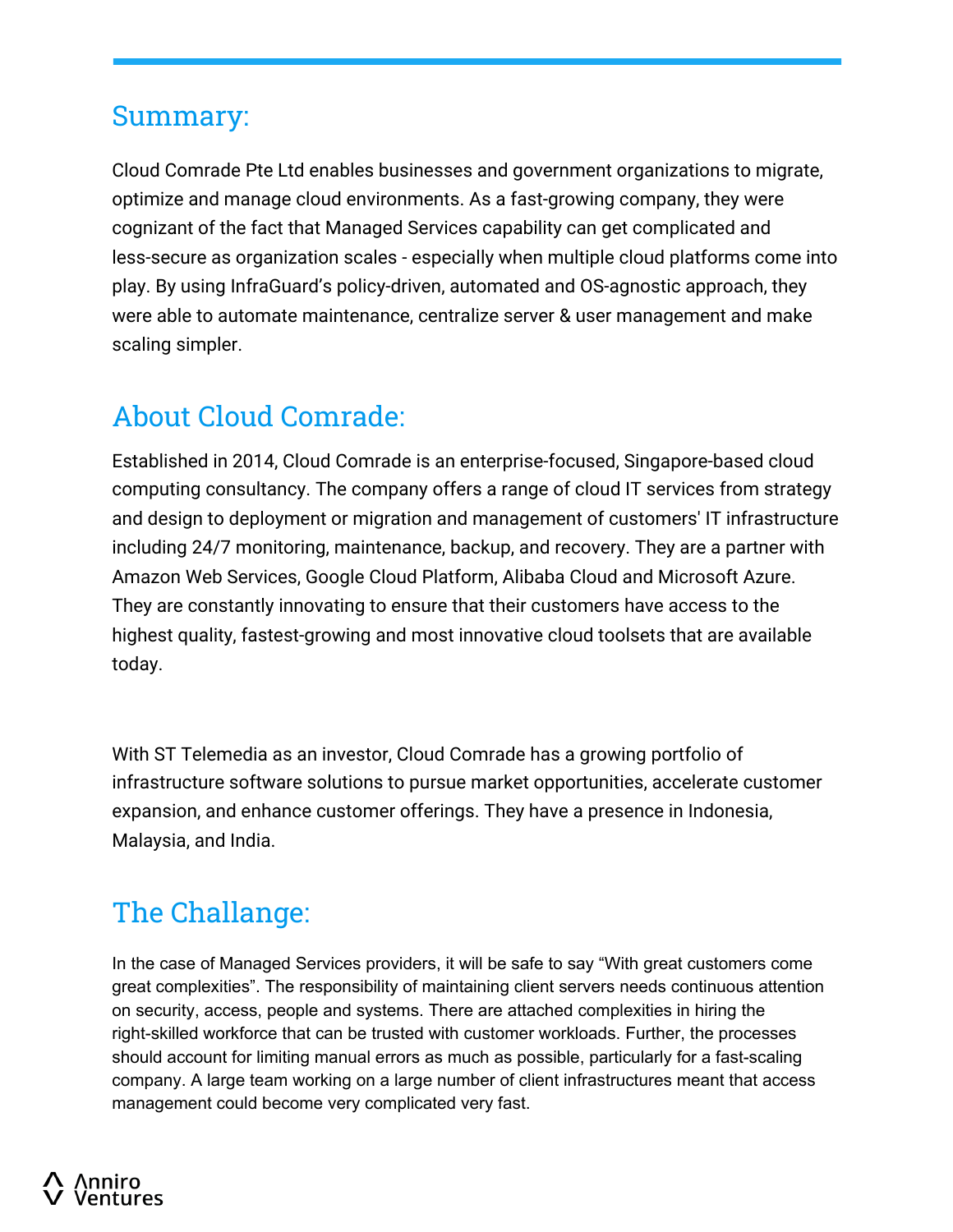Cloud Comrade wanted a comprehensive solution that enabled Privileged Access Management on one part while also providing Automated Server Management. Limiting access to only the necessary personnel (role-based policies) while maintaining a forever log of actions performed were part of the requirement.

For the company, it was difficult to have a bird's eye view of the entire inventory under management as they were managing hundreds of servers in multiple regions and with multiple cloud providers. This lack of view was also making it difficult to take bulk actions and even repetitive work had to be done manually.

These challenges continued when faced with specialized tasks such as Patch Management and Key Rotations.

The management knew that secure automation of these tasks was the answer, and they were looking for a custom solution that could ease up processes while enhancing security on every layer.

## The Solution:

InfraGuard was the perfect fit for this use case - a single tool that is able to replace multiple software as well as the bulk of manual processes that could have proved a hindrance in scalability.

Cloud Comrade uses OKTA as their identity provider. Since Okta has native integration with InfraGuard's login, the setup was easy and quick. Roles and policies for each personnel were clearly defined and enforced. The administrators had the most privileges while the readers had the fewest - Cloud Comrade could easily allocate the relevant roles to their team. There was absolute control on which employees could access which servers, and also a granular limitation on what they could do on their assigned servers. This control came with complete peace of mind for the company as now it could securely handle any number of clients.

InfraGuard's built-in flexibility to segment servers and group them into projects enabled a clear bird's eye view of the entire inventory. This was especially helpful as Cloud Comrade was managing multiple clients. Bulk actions could be performed on any number of servers with a single click.

Operationally, the company had the ability to run scripts on any server without creating or sharing access keys. They could store frequently-run scripts centrally and run it on any number of servers by just two clicks. Optionally, they could also schedule this execution for a later date.

The teams worked together to create custom policies to automate standard operating

# entures